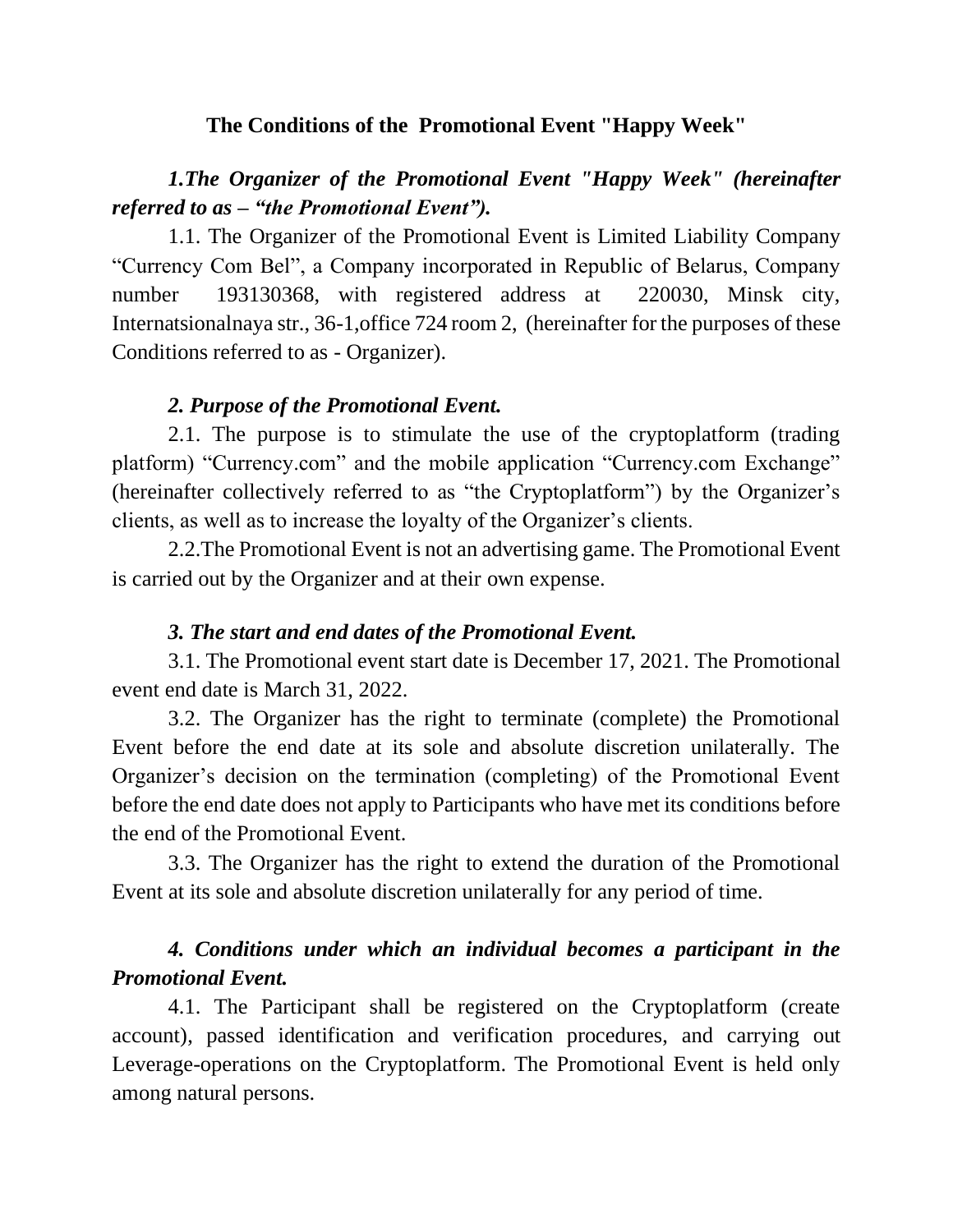4.2. The Client must comply with these Conditions of the Promotional Event, use the rights granted to him to participate in the Promotional Event in good faith and reasonably, based on the objectives of the Promotional Event and not to abuse these Conditions and the right to participate in the Promotional Event.

4.3. Clients take part in the Promotional Event at their own request and at their own discretion without any assignment from the Organizer.

4.4. Clients who are registered, have a permanent place of residence or are residents of the Republic of Belarus or the Russian Federation cannot be Participants in the Promotionional Event .

### *5. Conditions of the Promotional event*

5.1. For participation in a Promotional Event it is necessary to register on the Cryptoplatform, passed identification and verification procedures and during a time period determined by the Organizer to make on the Cryptoplatform Leverageoperations.

The time of the Promotion Event may be changed by the Organizer. The actual time of the Promotion Event shall be reflected on the advertising banners posted on the Organizer's Website.

5.2. All the Clients who have fulfilled the conditions of the Promotional Event (clause 5.1. of these Conditions), shall receive the bonus in the form the same price on the acquire and alienation for a specific tokens («Zero spreads», «trading without spread» when trading specific tokens).

 Bonus in the form of the same price on the acquire and alienation of tokens will be given in relation of specific tokens. Information about the mentioned above tokens will be posted on advertising banners on the Organizer's Website and can also be communicated to the Clients in any other way. The tokens participating in the Promotional event may be changed depending on discretion of the Company.

## *6. Other conditions of the Promotional Event.*

6.1. If, in accordance with the legislation, the Organizer is obliged, with regard to obtaining by the Client under this Conditions income, to deduct and transfer to the state budget a tax, the relevant income shall be transferred to the Client after deducting such a tax (i.e. minus the sum of the relevant tax).